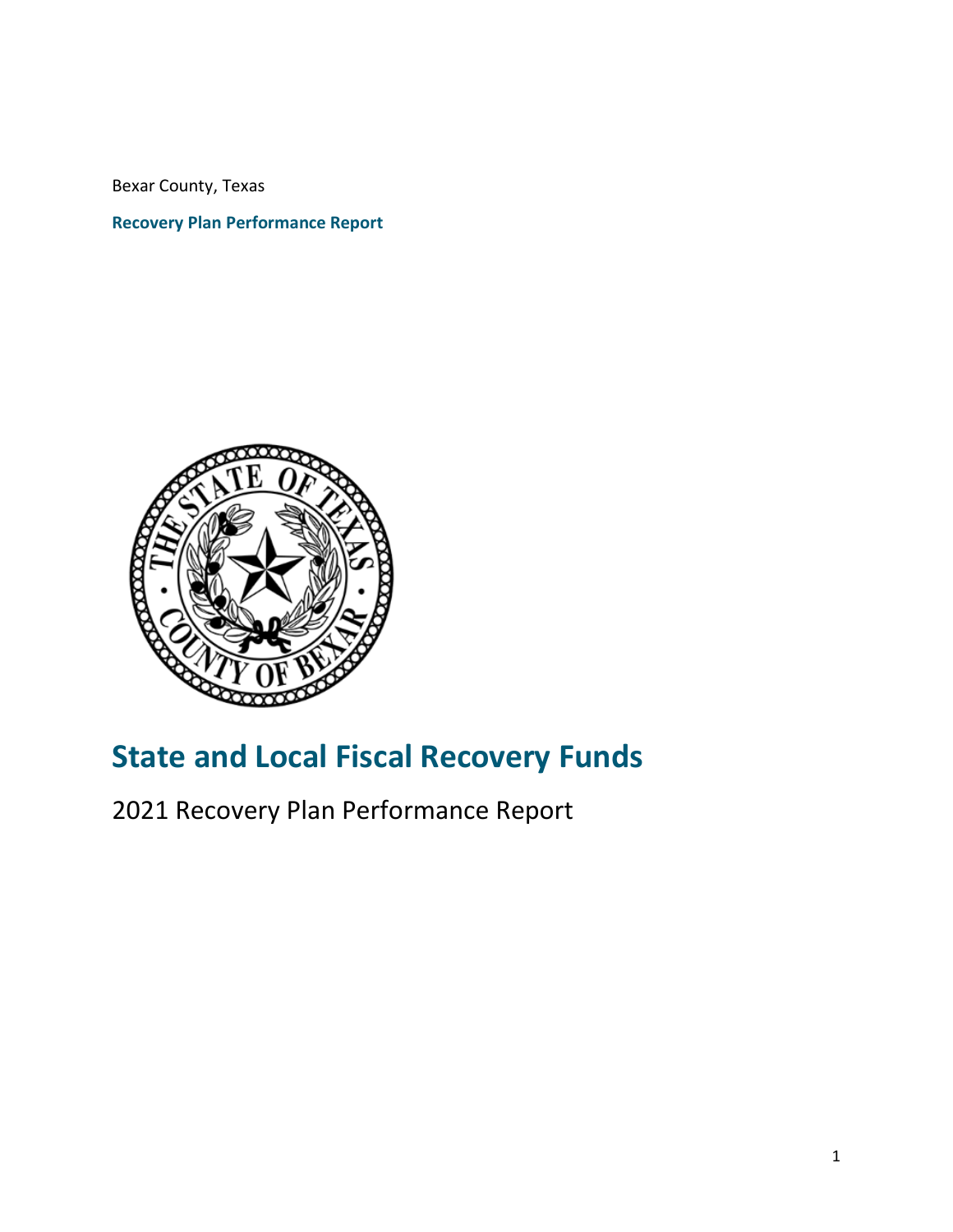#### **Bexar County**

#### 2021 Recovery Plan Performance Report

## Contents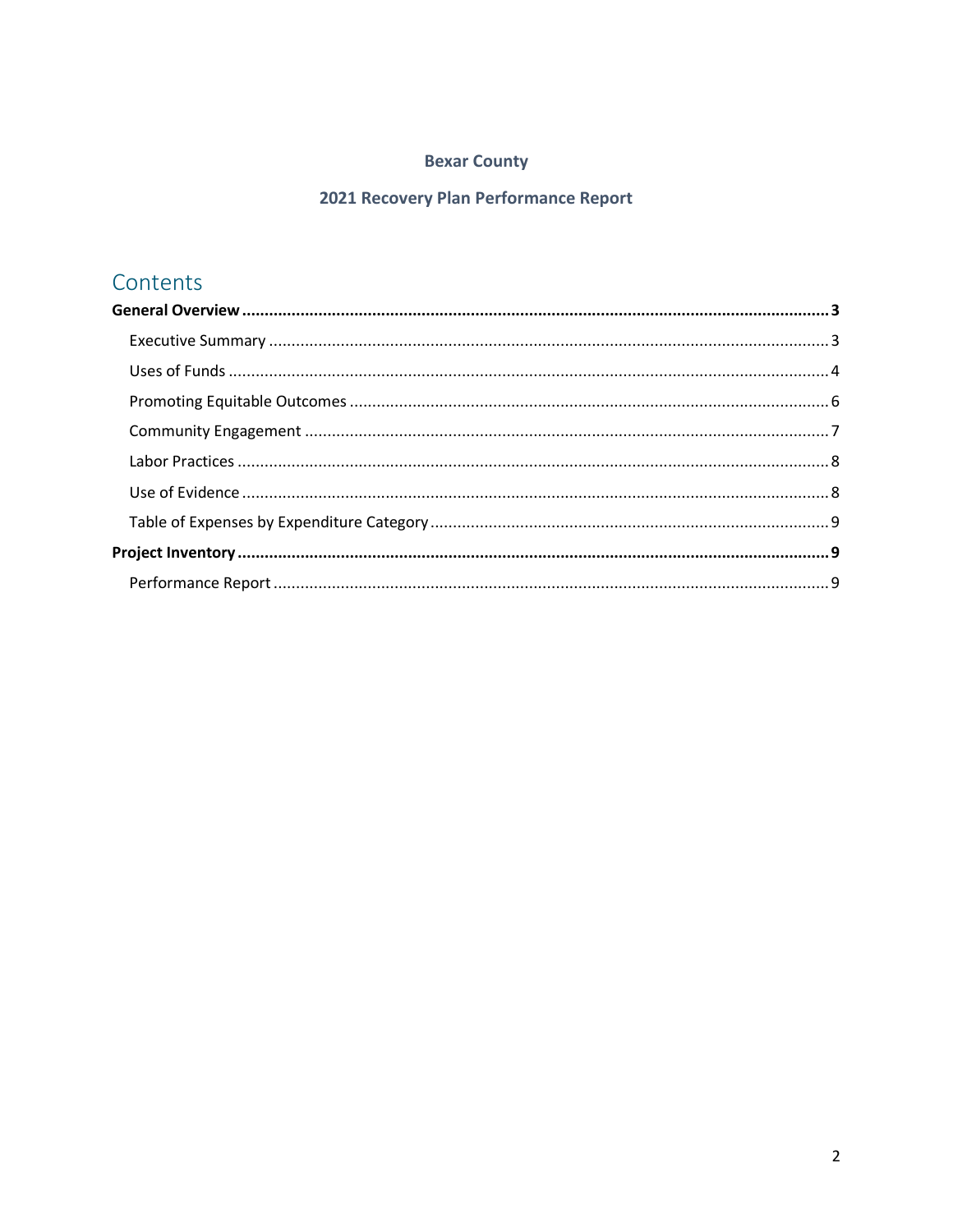## <span id="page-2-0"></span>General Overview

#### <span id="page-2-1"></span>Executive Summary

In response to the COVID-19 pandemic, the federal government created the State and Local Fiscal Recovery Fund to address the economic fallout and lay the foundation for a strong and equitable recovery. The County received half of the funds and will receive the remaining funds in June 2022.

Per Treasury guidance, The Recovery Plan Performance Report provides the public and Treasury information on the projects that recipients are undertaking with program funding and how they are planning to ensure program outcomes are achieved in an effective, efficient, and equitable manner. Bexar County will create a new report in the following years that will include key performance indicators and some mandatory indicators identified by Treasury. Each Recovery Report will grow each year, as counties, cities, states, and tribes increase their spending, projects, and reporting.

As Bexar County begins the process of planning how to use State and Local Fiscal Recovery Funds (SLFRF) under the American Rescue Plan Act (ARPA), they created a strategic framework with an overarching mission statement, values, and potential spending areas. Unifying the County's ARPA funding program under a single mission statement is the foundation for developing a successful strategy and will serve as a constant reminder of the end goal to deliver transformational change to the County and its constituents. The Bexar County ARPA Mission Statement is:

### *To drive generational transformation through the development and execution of strategic programs to create a more equitable and resilient future for Bexar County and its constituents to impact change.*

From the Mission Statement, Bexar County has the following four values to work towards.

#### *Recovery, Resiliency, Equity, and Economic Mobility*

From these values, the County adopted six priority areas.

- *1. Economic Stability*
- *2. Education Access & Quality 3. Healthcare Access & Quality*
- *4. Neighborhood & Built Environment*
- *5. Social & Community Context*
- *6. Justice System*

Bexar County is taking advantage of the unique opportunity afforded by ARPA to weave themes of equity throughout its programs and funding decisions. Bexar County Commissioners Court selected "Equity" as one of the values that have and will guide the County's funding decisions along with Recovery, Resiliency, and Economic Mobility.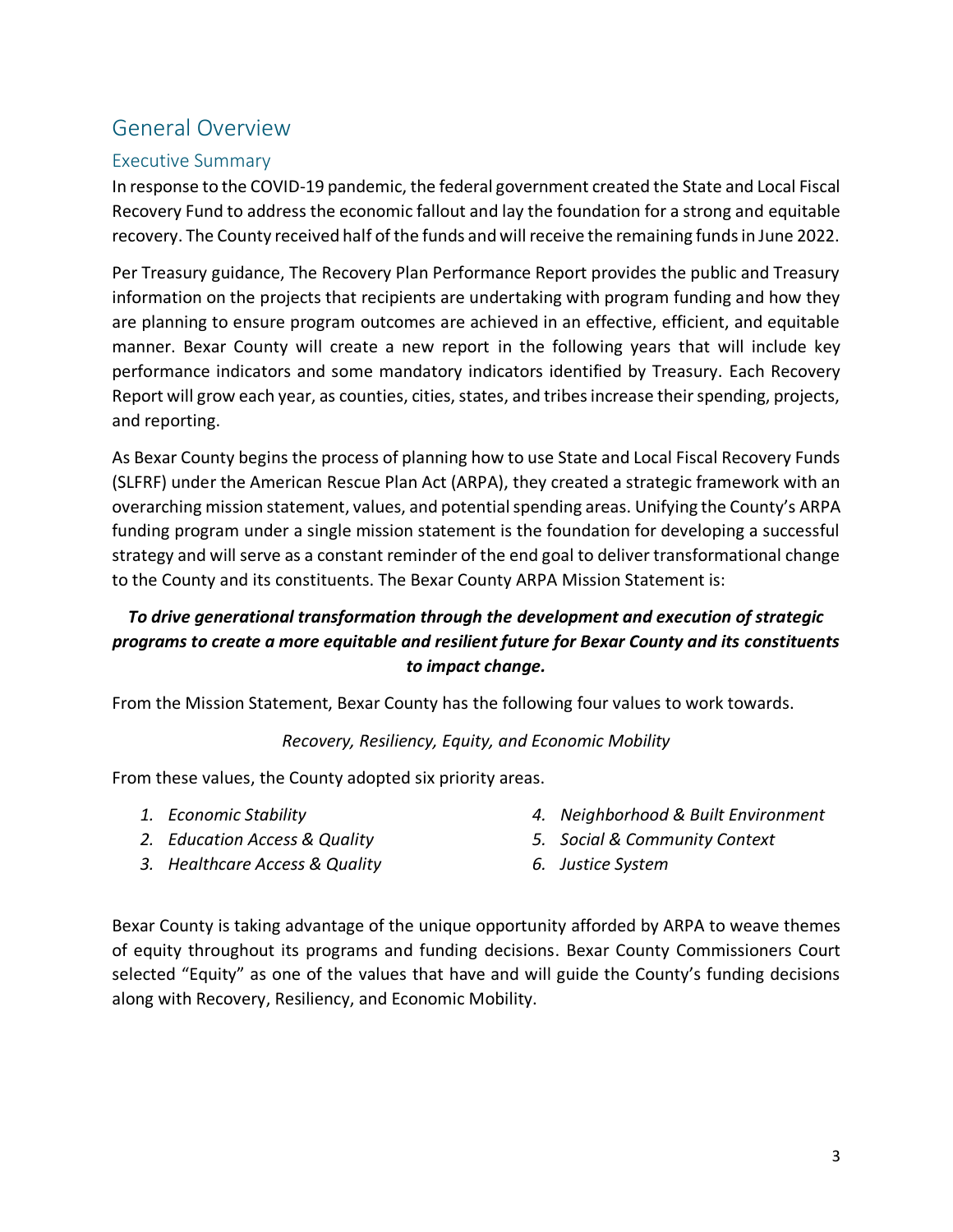#### <span id="page-3-0"></span>Uses of Funds

As Bexar County began the process of planning how to use SLFRF, it started by creating a mission statement. Unifying the County's ARPA funding program under a single mission statement is the foundation for developing a successful strategy and will serve as a constant reminder of the end goal to deliver transformational change to the County and its constituents. The Bexar County ARPA Mission Statement is:

#### *Drive generational transformation through the development and execution of strategic programs to create a more equitable and resilient future for Bexar County and its constituents to impact change.*

From the Mission Statement, Bexar County has four values to direct how they spend the ARPA funds. These values are:

#### **Recovery, Resiliency, Equity, and Economic Mobility**

From the values, the County adopted a framework by using the Social Determinants of Health (SDOH) to create priority areas. The SDOH framework encompasses the social, physical, and economic conditions that affect an individual's health, well-being, and quality-of-life. The SDOH are widely researched and are utilized globally by agencies such as the Center for Disease Control, Health and Human Services, and the World Health Organization to address health disparities and inequities. By leveraging this well-known framework, Bexar County is ensuring its priorities and programs will achieve generational transformation in researched and important topics. Additionally, Bexar County added a sixth category, Justice System, as another priority area to achieve generational transformation, as illustrated in the following graphic.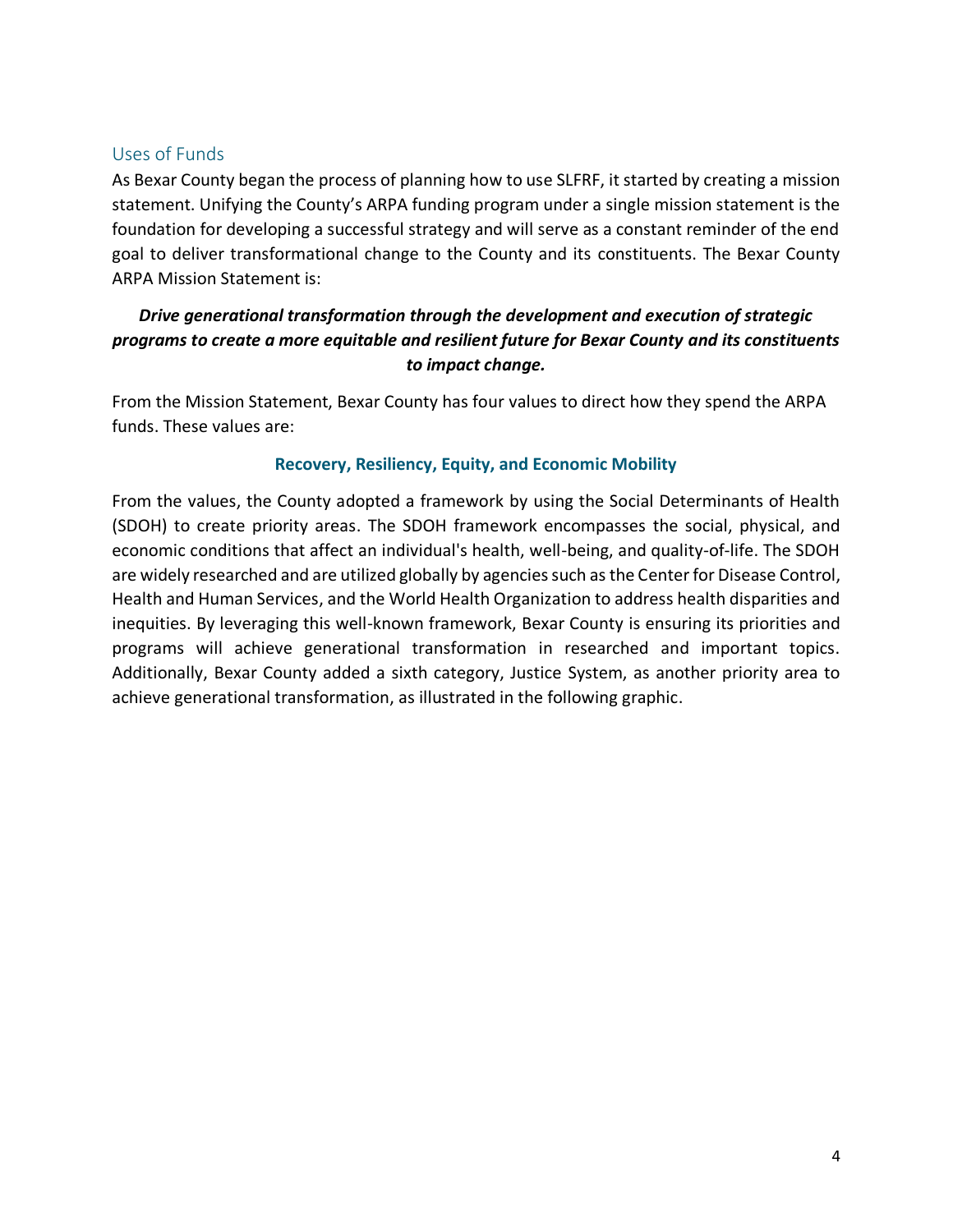

The SDOH priority areas serve as a road map and marker for the County's priorities. As Bexar County Commissioners Court desires to have a strategic and measurable approach, the Court selected initial spending amounts for the categories, to measure against and publicly demonstrate their goals. The spending amounts will remain flexible and will be adjusted, as the Court wants to remain nimble in their response and understand that the rate of recovery may fluctuate within each category. To understand true needs of the residents, community engagement in the coming months will also inform these percentages.\*

| <b>Priority Area</b>                   | <b>Initial Strategic Allocation</b> |
|----------------------------------------|-------------------------------------|
| <b>Economic Stability</b>              | 24%                                 |
| <b>Education Access &amp; Quality</b>  | 13%                                 |
| <b>Healthcare Access &amp; Quality</b> | 23%                                 |
| Neighborhood & Built Environment       | 10%                                 |
| Social & Community Context             | 19%                                 |
| Justice System                         | 10%                                 |

\*Allocations do not add to 100% due to rounding of averages.

Treasury requested that recipients show how they are prioritizing specific Expenditure Categories (EC), listed below. Bexar County can point to how their priority areas explicitly promote certain Expenditure Categories, as defined by the Treasury.

a. Public Health (EC 1)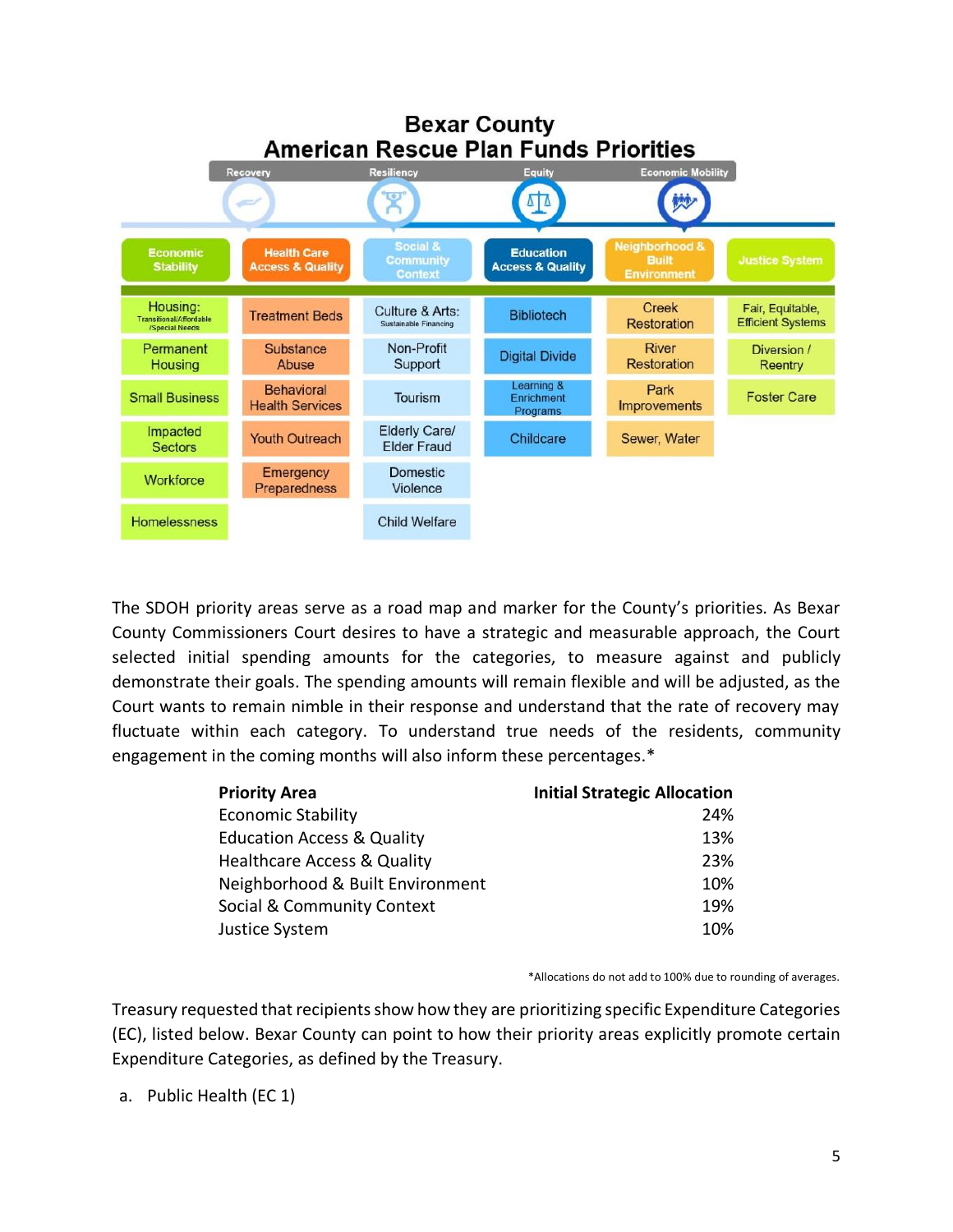- b. Negative Economic Impacts (EC 2)
	- $\circ$  Bexar County wants to focus on housing assistance, small business assistance, impacted sectors, workforce development, digital divide, childcare, tourism and non-profit sector support.
	- o Bexar County Commissioners Court approved an initiative to prioritize and incentivize their employees to get vaccinated, both to protect their employees and the larger community.
- c. Services to Disproportionately Impacted Communities (EC 3)
	- o Bexar County wants to focus on housing, permanent housing, impacted sectors, homelessness, substance abuse, behavioral health services, elder care, domestic violence, child welfare, digital divide, learning & enrichment programs, childcare, Reentry/diversion, foster care, and fair, equitable, and efficient justice systems.
- d. Premium Pay (EC 4)
	- $\circ$  Bexar County Commissioners Court approved a staff motion to look further into premium pay needs, primarily for county essential workers that performed necessary and needed services during the COVID-19 pandemic period.
- e. Water, Sewer, and Broadband Infrastructure (EC 5)
	- $\circ$  Bexar County Commissioners Court wants to focus on the digital divide / infrastructure needs in their community as well as needed water programs. The Court has already approved their first water infrastructure project to provide potable water to a neighborhood in unincorporated Bexar County.
- f. Revenue Replacement (EC 6)
	- $\circ$  Bexar County has calculated their 2020 revenue loss, based on the Treasury provided calculation and is still planning the most effective way to utilize these funds for the provision of government services. As the normal budget process is underway, the County will make decision on these funds in the coming months and will update future Recovery Reports.

#### <span id="page-5-0"></span>Promoting Equitable Outcomes

Bexar County is taking advantage of the unique opportunity afforded by ARPA to weave themes of equity throughout its programs and funding decisions. Bexar County Commissioners Court selected "Equity" as one of the values and goals that have and will guide the County's funding decisions along with Recovery, Resiliency, and Economic Mobility.

Bexar County is promoting equitable outcomes and plans to continue building a formalized framework, as their plan continues to progress. They will build a framework to work towards the goal of equity in their community, which they will update in the following Recovery Reports.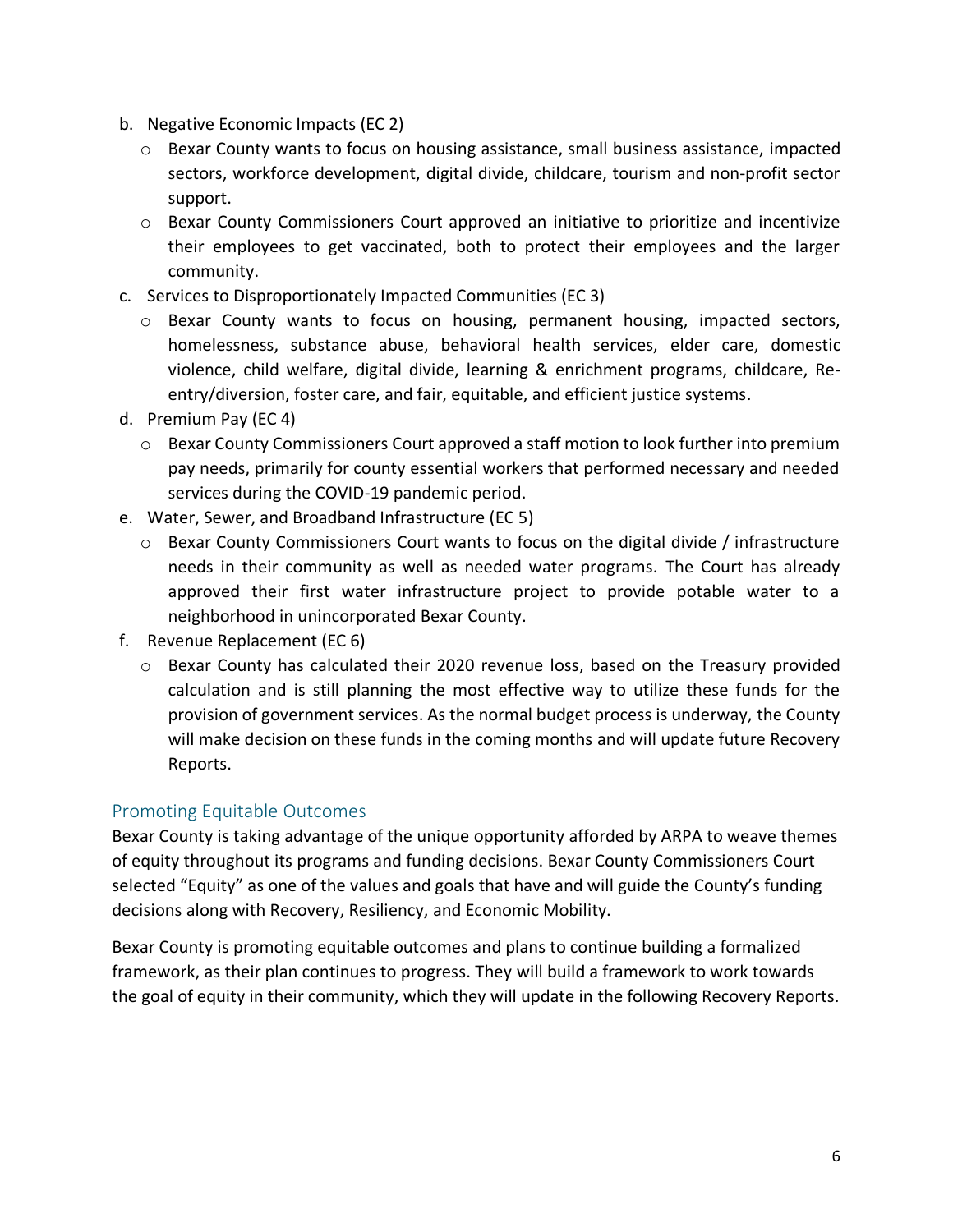Actions taken so far to work towards equity in Bexar County include:

- Listing Equity as a value of their overall spending plan
- Selecting priority areas including housing, homelessness, youth outreach, substance abuse, mental health, elder care, domestic violence, child welfare, childcare, digital divide, foster care, re-entry services, and fair and equitable justice systems. These areas seek to work towards serving historically underserved communities and to treat all people fairly and consistently
- When connecting with local non-profits for funding requests, Bexar County asked questions directly related to equity including:
	- $\circ$  What population will be served such as people with disabilities, formerly incarcerated, homeless, immigrants, LGBTQ, senior citizens, veterans and youth?
	- o What is the racial diversity of board leadership of the non-profits?
	- o What are the intended uses of funds, aligned to the County's strategic values of Equity, Resiliency, Economic Mobility, and Recovery?
- Desire to create future programs with equity in mind from the beginning of program design and to continue to measure the progress towards that goal
- Bexar County will consider the themes of the Equity, Resiliency, Economic Mobility, and Recovery as they create Key Performance Metrics for programs

#### <span id="page-6-0"></span>Community Engagement

Bexar County understands how COVID-19 impacted its community, and they continue to listen to their residents to best respond to their needs. Because of this, Bexar County wants to have a robust community engagement plan, to ensure that the community's input is captured. A community engagement plan is forth coming and the Bexar County Commissioners Court has already accomplished the following:

- 1. Held special public ARPA work sessions to discuss funding options in a public forum as well as provide the opportunity for public comment for speakers to sign up.
- 2. Created a multilingual website to report on ARPA spending in Bexar County and create transparency. The County will continue to develop the website to include performance metrics. Additionally, there are many opportunities for residents of Bexar County to contact County staff including email, mailing address, and phone numbers.
- 3. Translated the yearly Recovery Plan Performance Report into Spanish. While Treasury does not require additional translations, Bexar County wants to ensure that as many residents as possible have access to this information and the transformation that project will bring to the community. Given that Spanish is the primary language for many Bexar County residents, the County elected to translate the report.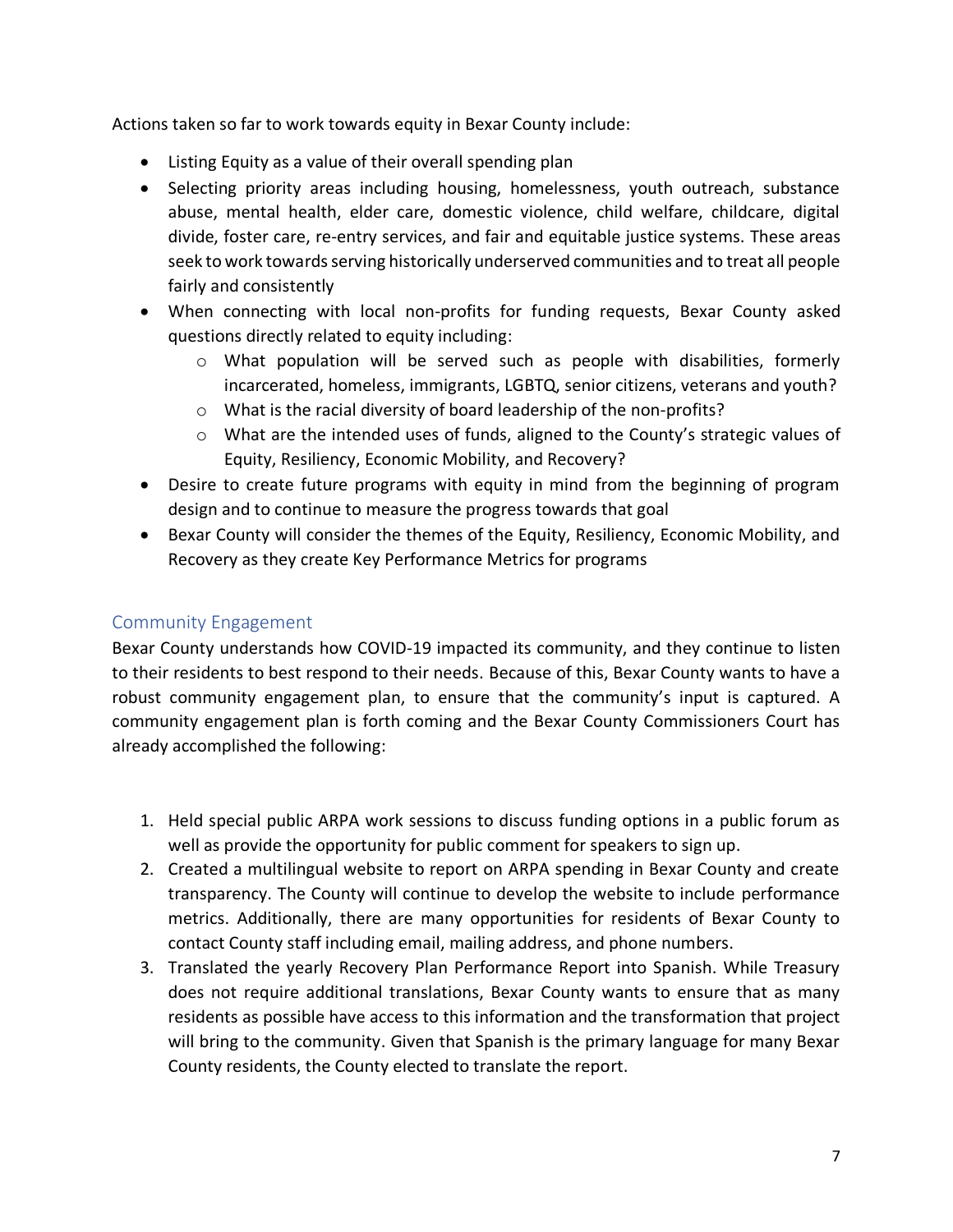- 4. Enacted a dedicated ARPA office to be the clearinghouse of all ARPA requests and research items.
- 5. Opened a grant funding option to the community, for non-profit organizations to request funding for specific programs. This captures the community's needs in responding to the COVID-19 pandemic and allows for a strategic approach to provide funding to selected projects and organizations that align with the County's goals.
- 6. County Commissioner's engaged with their communities to better understand current needs.

#### <span id="page-7-0"></span>Labor Practices

Bexar County will ensure strong labor standards to promote effective and efficient delivery of high-quality infrastructure projects, to support the local economy and local employment. Once infrastructure projects are started, Bexar County will report policy or measurements in following Recovery Plan Reports.

#### <span id="page-7-1"></span>Use of Evidence

During this reporting period, Bexar County does not have any active projects that fall under this category.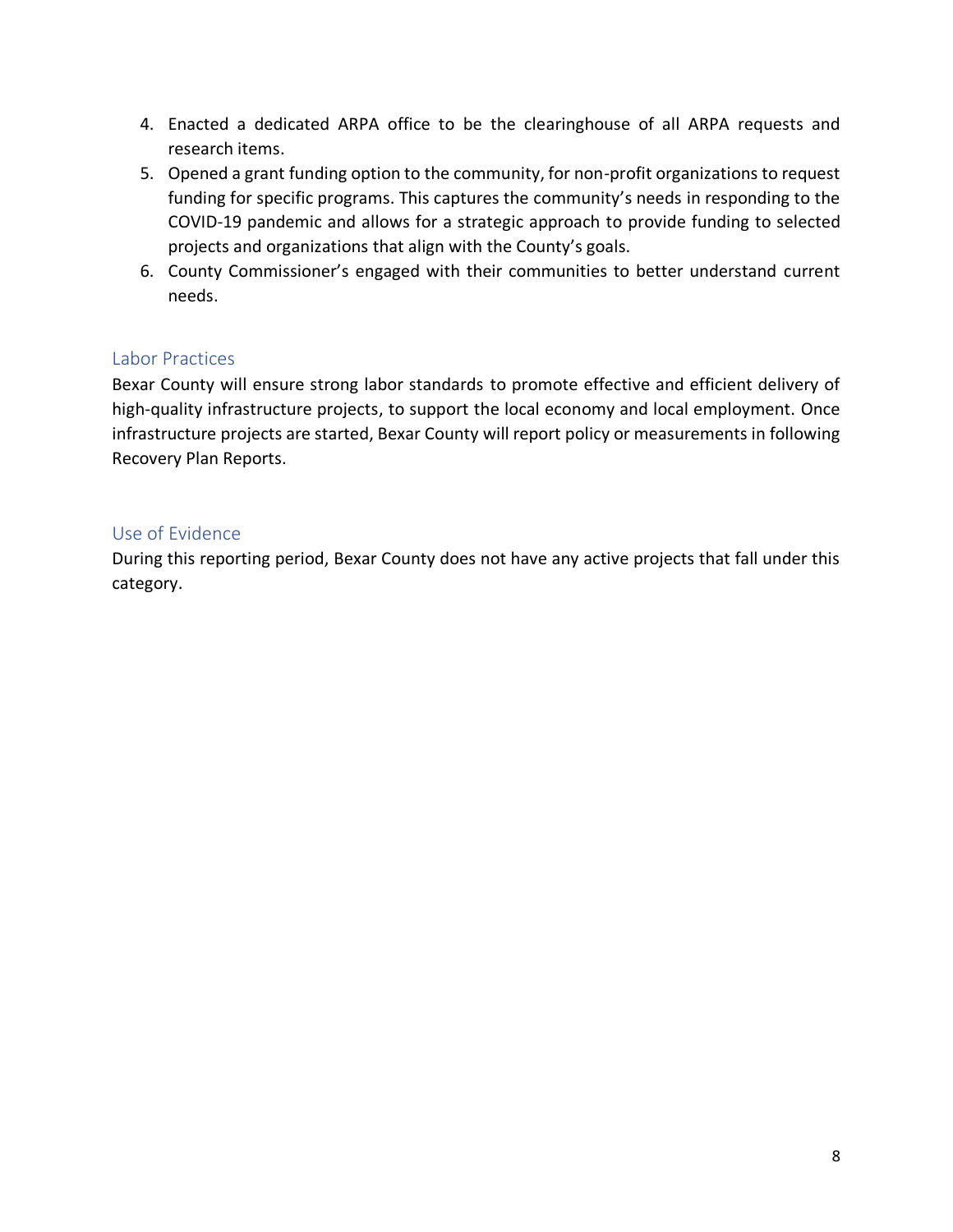### <span id="page-8-0"></span>Table of Expenses by Expenditure Category

Per Treasury guidance, once Bexar County completes applicable contracts and an amount is incurred as a liability, Bexar County will report on the projects or programs.

|     | <b>Category</b>                           | <b>Cumulative</b><br>expenditures to<br>date $(5)$ | <b>Amount spent</b><br>since last<br><b>Recovery Plan</b> |
|-----|-------------------------------------------|----------------------------------------------------|-----------------------------------------------------------|
| 6   | Expenditure Category: Revenue Replacement | \$53,096,403                                       |                                                           |
| 6.1 | <b>Provision of Government Services</b>   | \$53,096,403                                       |                                                           |
| 7   | Administrative                            | \$149,895                                          |                                                           |
| 7.1 | <b>Administrative Expenses</b>            | \$149,895                                          |                                                           |

#### <span id="page-8-1"></span>Project Inventory

Bexar County will add to this section as projects begin.

#### *7.1.01: COVID-19 Project Management Support*

*Funding Amount: \$149,895 Project Expenditure Category: 7.1 Administrative Expenses Project Description:* 

Bexar County sought assistance to find the highest and best use for all available federal and state resources and other funding sources that can be allocated through a targeted strategic response to assist with the long-term disaster and economic recovery for the County. Original tasks include:

- 1. Conducting revenue loss analysis
- 2. Providing technical assistance for funding guidance, program/expense eligibility, coordination of benefits and prevention of duplication of benefits
- 3. Supporting the portfolio strategy to maximize revenue and allowable reimbursements/expenditures for the response forth COVID-19 pandemic and subsequent economic impacts

#### <span id="page-8-2"></span>Performance Report

During this reporting period, Bexar County has not incurred as a liability any major SLFRF projects. In the future, Bexar County will report the following metrics, at a minimum, for major SLFRF projects:

- a. Household Assistance (EC 2.2 & 2.5) and Housing Support (EC 3.10-3.12):
	- Number of people or households receiving eviction prevention services (including legal representation)
	- Number of affordable housing units preserved or developed
- b. Negative Economic Impacts (EC 2):